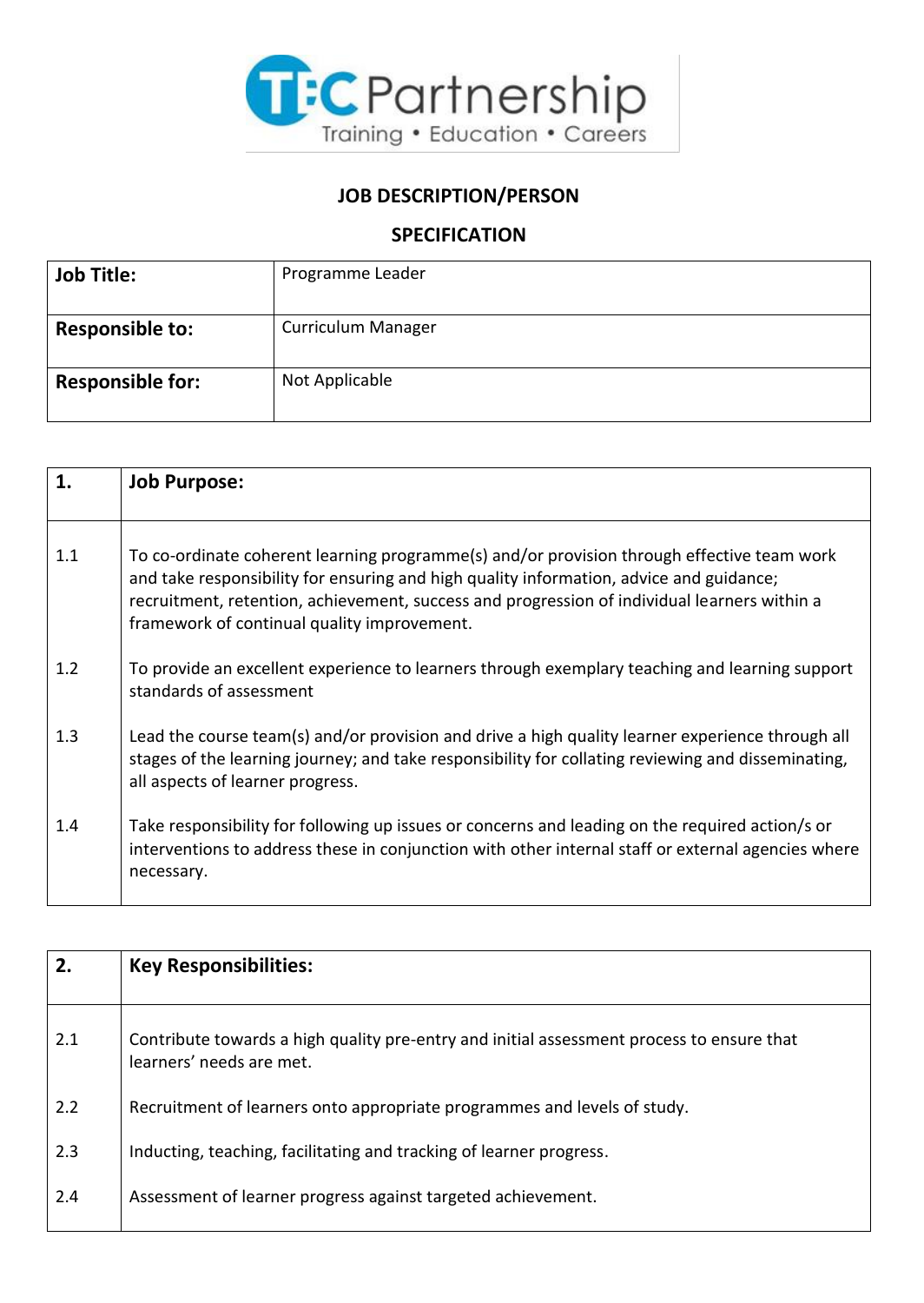| 2.5 | Ensuring the provision of high quality pastoral and supportive care of learners as part of the<br>whole learner journey.                                                                                   |
|-----|------------------------------------------------------------------------------------------------------------------------------------------------------------------------------------------------------------|
| 2.6 | Ensure the provision of highly effective guidance to learners to assist them through their<br>programme and in their progression onto a positive destination for example higher learning or<br>employment. |
| 2.7 | Maintain effective management of learners' programmes, working with other teams as required<br>ensuring a high quality, individualised offer                                                               |

| 3.   | <b>Specific Duties:</b>                                                                                                                                                                                                       |
|------|-------------------------------------------------------------------------------------------------------------------------------------------------------------------------------------------------------------------------------|
| 3.1  | To embrace and positively promote the Institute Group's approach to supporting the Learner<br>Journey.                                                                                                                        |
| 3.2  | Work effectively within teams responsible for devising, reviewing and maintaining effective<br>management of study programmes; and contribute towards sharing of good practice.                                               |
| 3.3  | Take an active role in ongoing development of new programmes of study that meet the changing<br>needs of learners.                                                                                                            |
| 3.4  | Ensure course and other curriculum quality files are maintained and prepare sessions with<br>learners using agreed Institute Group processes and procedures for schemes of work and lesson<br>plans.                          |
| 3.5  | Contribute towards a high quality learner induction programme and ensure that the Right<br>Learner is on the Right Course as early on in the programme as possible gate-keeping fair,<br>equitable and robust entry criteria. |
| 3.6  | Manage timings and processes of team to ensure the programme runs to schedule.                                                                                                                                                |
| 3.7  | Teach, facilitate and assess learning according to a formal timetable and other Institute Group<br>requirements on a range of premises including those of employers.                                                          |
| 3.8  | Teach learners to high standards using appropriate and varied learner-centred methodologies.                                                                                                                                  |
| 3.9  | Embrace and promote teaching and learning technologies implement them to enhance the<br>learner experience.                                                                                                                   |
| 3.10 | Embrace and promote teaching and learning technologies implement them to enhance the<br>learner experience.                                                                                                                   |
| 3.11 | Plan for and assess learners according to awarding body/ quality standards and Institute Group<br>requirements and provide high quality and timely feedback to learners on all assessments.                                   |
| 3.12 | Ensure effective and appropriate support is in place to assist learners in reaching their full<br>potential, including where appropriate, management of consistent, high quality work experience.                             |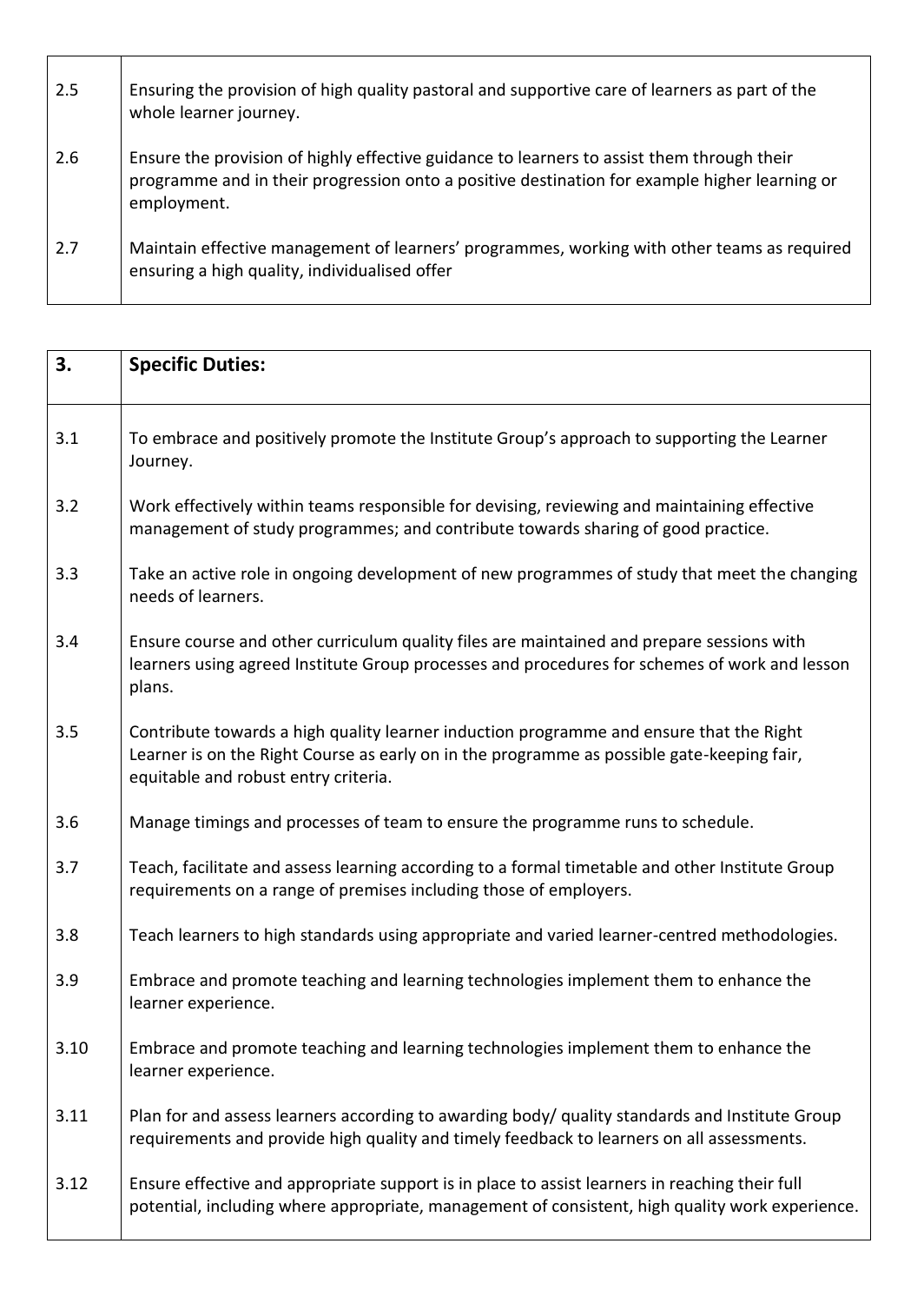| 3.13 | Positively promote and engage in enrichment activities with learners both as part of the<br>curriculum and in centrally organised activities.                                                                                                                                          |
|------|----------------------------------------------------------------------------------------------------------------------------------------------------------------------------------------------------------------------------------------------------------------------------------------|
| 3.14 | Ensure a safe and secure environment for learners in accordance with the Institute Group<br>Safeguarding and Health and Safety Policies and complete appropriate risk assessments in line<br>with the Institute Group Risk Assessment Policy.                                          |
| 3.15 | Complete in a timely manner all administrative tasks relating to the teaching, assessment and<br>support of learners including Individual Learning Plans, registers, marking and feedback, record<br>keeping, learner progress reports, withdrawals, transfers and achievement claims. |
| 3.16 | Provide cover as and when required for absent colleagues.                                                                                                                                                                                                                              |
| 3.17 | Contribute towards Institute Group Quality Assurance processes including Internal<br>Verification/Moderation, Course/Module Review, Self-Evaluation/Assessment and Quality<br>Improvement Planning.                                                                                    |
| 3.18 | Take an active role in Institute Group marketing activities including advice and guidance of<br>learners and attendance at promotional events.                                                                                                                                         |
| 3.19 | Undertake learner interviews and provide informed advice and guidance to potential learners in<br>order that appropriate and informed programme choices are made at appropriate learning levels.                                                                                       |
| 3.20 | Engage in continuing professional development through Institute Group CPD structures and<br>individualized planning as part of appraisal.                                                                                                                                              |
| 3.21 | Engage in industry and professional updating and/or scholarly activity in order to maintain high<br>levels of technical knowledge and expertise in appropriate subject areas.                                                                                                          |
| 3.22 | Contribute to the continuing development of curriculum programmes and to new programmes in<br>order that relevance is maintained to learners and key stakeholders and appropriate external<br>reference points.                                                                        |
| 3.23 | Engage with Institute Group Learning Coaches/Teaching, Learning and Scholarship Fellows to<br>continually develop highly effective practice.                                                                                                                                           |
| 3.24 | Attend and proactively contribute to team, School and Institute Group level meetings.                                                                                                                                                                                                  |
| 3.25 | Maintain effective lines of communication with learners, immediate colleagues, Institute Group<br>Managers, cross functional teams and other stakeholders.                                                                                                                             |
| 3.26 | Liaise with the Workforce Development team, as appropriate, for the purposes of good<br>communication with trainees, apprentices and employers.                                                                                                                                        |
| 3.27 | In conjunction with Institute Group managers, set and monitor targets in relation to recruitment,<br>retention, achievement, attendance and other teaching and learning outcomes.                                                                                                      |
| 3.28 | Contribute towards the positive promotion and role modelling of the Institute Group Core Values<br>and Acceptable Standards for Learners.                                                                                                                                              |

 $\Gamma$ 

Τ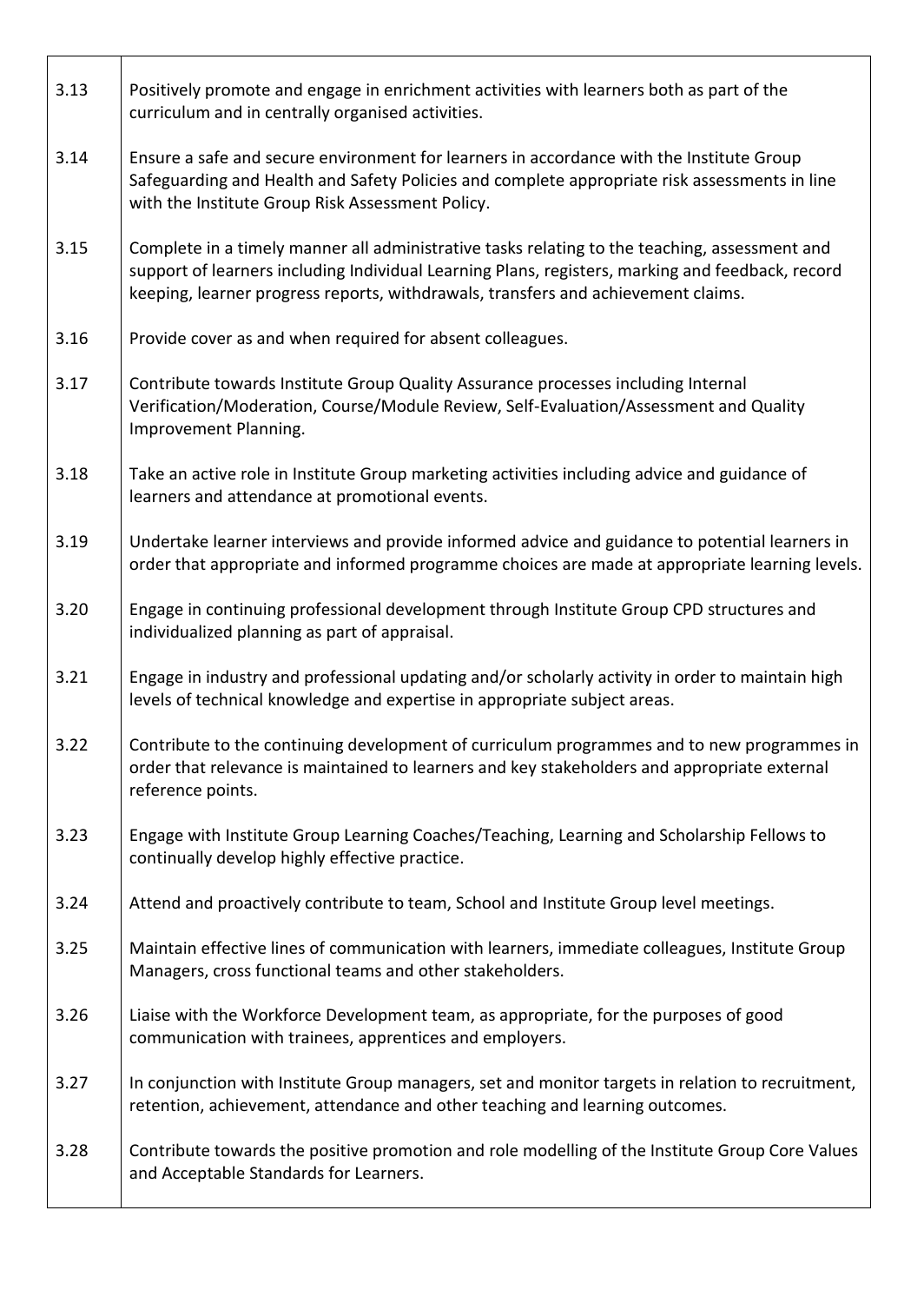| 4.  | <b>Budget Responsibility:</b>                                                                                                                                                                                                                                                                                                                                                                                                                                                                                           |
|-----|-------------------------------------------------------------------------------------------------------------------------------------------------------------------------------------------------------------------------------------------------------------------------------------------------------------------------------------------------------------------------------------------------------------------------------------------------------------------------------------------------------------------------|
|     |                                                                                                                                                                                                                                                                                                                                                                                                                                                                                                                         |
| 4.1 | The post holder is required to ensure that the areas under their responsibility achieve budget on<br>a monthly/annual basis. The post holder will be required to observe and comply with the<br>financial regulations of the Group at all times. (if no budget responsibility state "The post has no<br>specific budget responsibility other than the general requirement to ensure that any spending<br>they are responsible for is undertaken in accordance with the Group's purchasing and financial<br>regulations. |

| 5.  | <b>Continuing Professional Development:</b>                                                                                                                                                                                                                                                                              |
|-----|--------------------------------------------------------------------------------------------------------------------------------------------------------------------------------------------------------------------------------------------------------------------------------------------------------------------------|
| 5.1 | The post holder will proactively take part in the Group Appraisal process and will appraise any<br>staff they are responsible for.                                                                                                                                                                                       |
| 5.2 | The post holder must undertake all training deemed mandatory by the Group (e.g. Safeguarding,<br>Equality and Diversity and Health and Safety) and will be expected to attend all other relevant<br>training and continuous professional development events. They are responsible for their own<br>professional updating |

| 6.  | <b>Health and Safety:</b>                                                                                                                                                                                                                                                                                                                                                                                                                                                                                                                                            |
|-----|----------------------------------------------------------------------------------------------------------------------------------------------------------------------------------------------------------------------------------------------------------------------------------------------------------------------------------------------------------------------------------------------------------------------------------------------------------------------------------------------------------------------------------------------------------------------|
| 6.1 | The post holder will be required:                                                                                                                                                                                                                                                                                                                                                                                                                                                                                                                                    |
|     | • To take reasonable care to safeguard their own safety and that of others with whom<br>they work;<br>To cooperate with designated officers named by the Governors and/or the Principal and<br>$\bullet$<br>any other designated Institute manager to enable the Institute to comply with its<br>obligations under Health and Safety legislation.<br>Not to interfere with or to misuse anything provided in the interests of health and<br>$\bullet$<br>safety or welfare.<br>To report immediately any defects in plant, equipment or the environment<br>$\bullet$ |

| 7.  | <b>Equality and Diversity:</b>                                                                                                                                                                                                                                                                               |
|-----|--------------------------------------------------------------------------------------------------------------------------------------------------------------------------------------------------------------------------------------------------------------------------------------------------------------|
| 7.1 | The Group is committed to the provision of equal opportunities and strives to ensure that unfair<br>discrimination does not occur. All employees have a duty to ensure unfair discrimination does<br>not occur and to support the implementation of the Institute Groups' Equality policy as<br>appropriate. |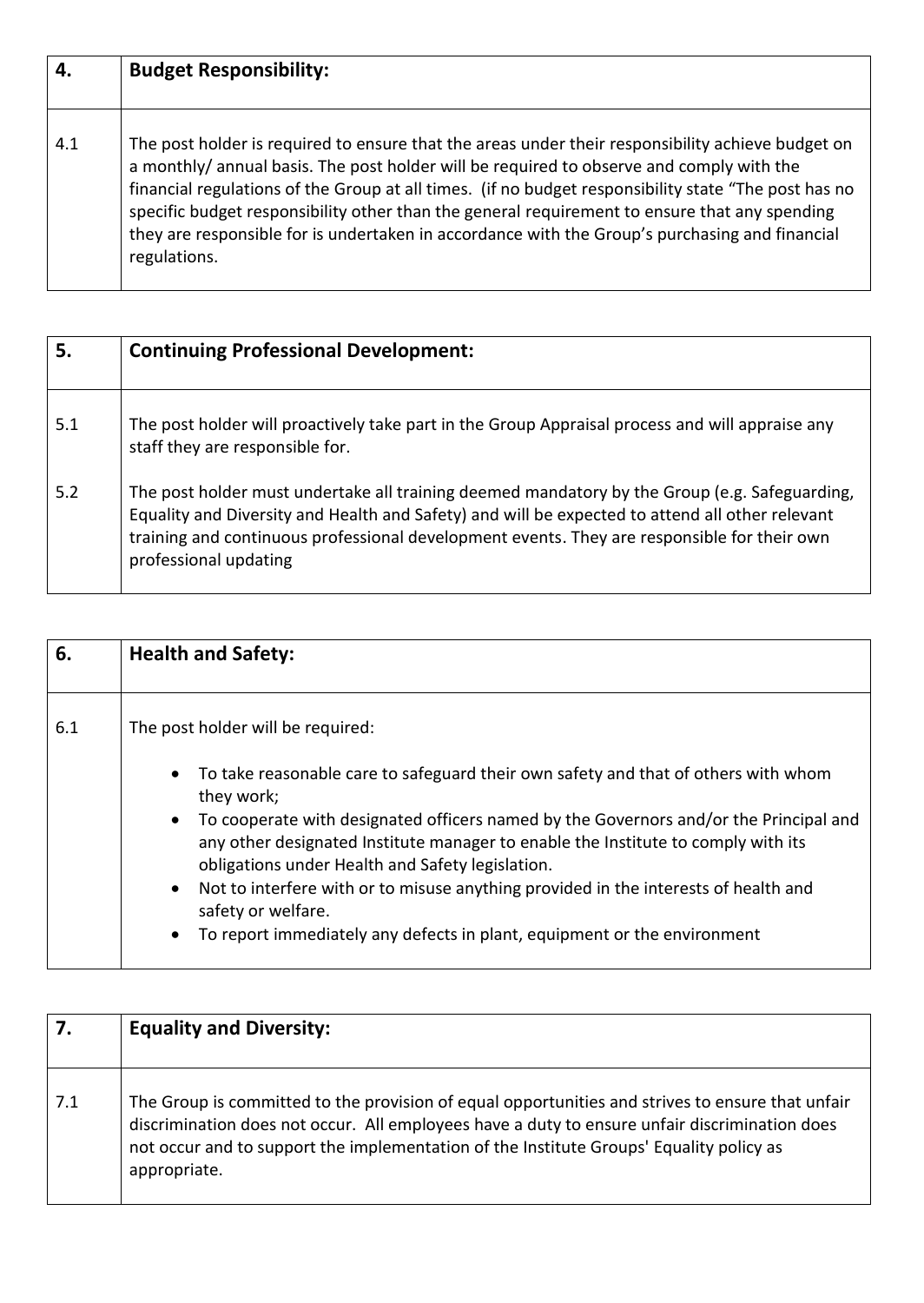| 8.  | <b>Safeguarding Children and Vulnerable Adults:</b>                                                                                                                                                                                                                                                                                                    |
|-----|--------------------------------------------------------------------------------------------------------------------------------------------------------------------------------------------------------------------------------------------------------------------------------------------------------------------------------------------------------|
| 8.1 | The Group recognises that it has a statutory and moral duty towards safeguarding the welfare of<br>children, young people and, if appropriate, vulnerable adults who participate in any Institute<br>group activities and expects all staff to share this commitment. All safeguarding mandatory<br>training and updating must be undertaken (see 5.2) |

| 9.  | <b>Group Policies and Procedures:</b>                                                                                                               |
|-----|-----------------------------------------------------------------------------------------------------------------------------------------------------|
| 9.1 | All staff are required to be aware of and comply with all Group Policies and Procedures which are<br>accessed via the Virtual Learning Environment. |

## **Note**

This job description is current as at the date of your appointment. In discussion with your line manager your post description may be varied at any time to reflect or anticipate changes in or to the post and you may be required to undertake other duties commensurate with the grade of your post.

**\_\_\_\_\_\_\_\_\_\_\_\_\_\_\_\_\_\_\_\_\_\_\_\_\_\_\_\_\_\_\_\_\_\_\_\_\_\_\_\_\_\_\_\_\_\_\_\_\_\_\_\_\_\_\_\_\_\_\_\_\_\_\_\_\_\_\_\_\_\_\_\_\_\_\_\_\_\_\_\_\_\_\_\_\_\_** 

*Please see following page for Person Specification*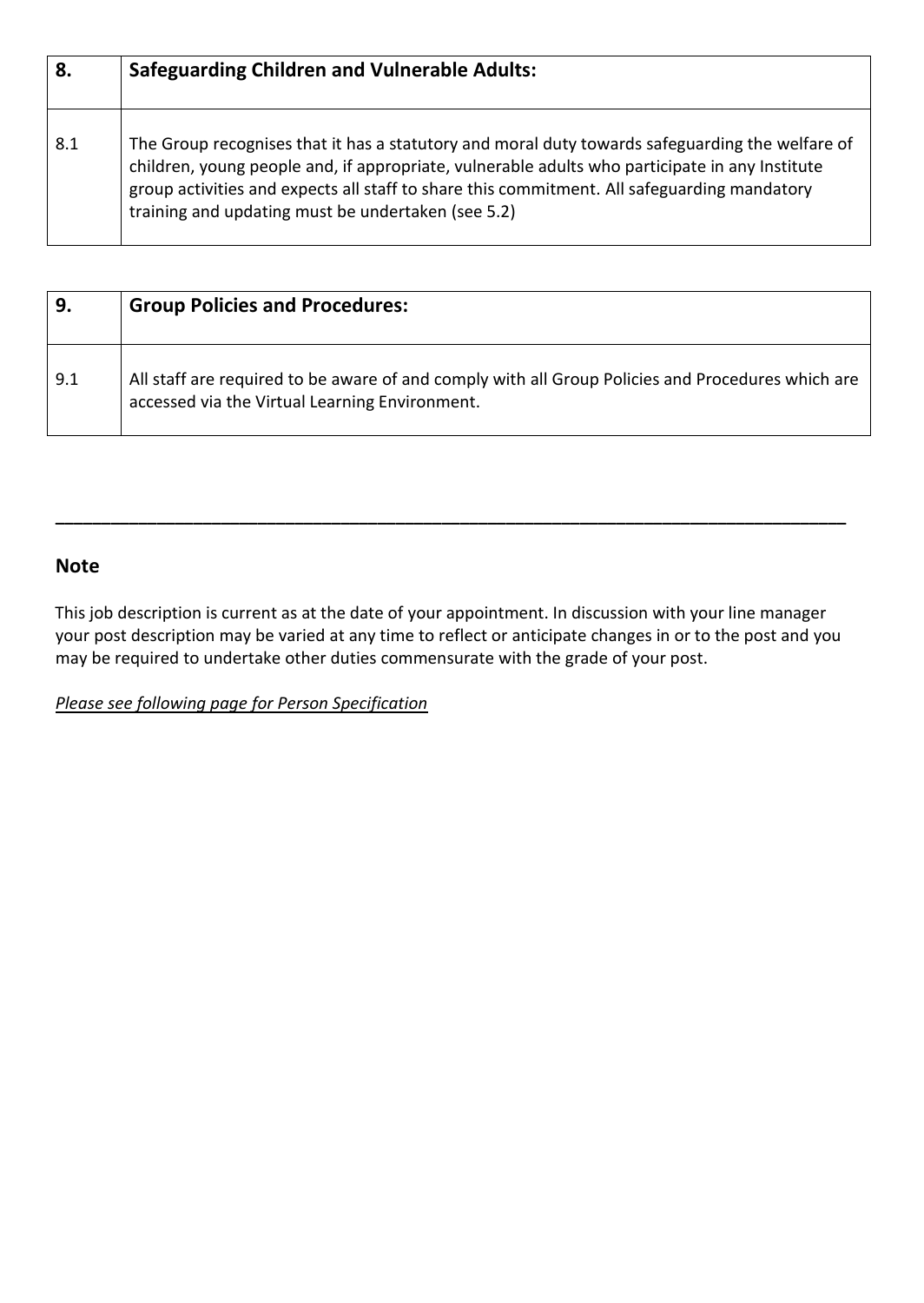| Related degree/higher degree qualification in related<br>E<br><b>Qualifications and</b><br>subject area<br><b>Training</b><br>Minimum Level 2 in Numeracy or equivalent<br>Е<br>Minimum Level 2 in Literacy or equivalent<br>Е<br>Teaching qualification<br>Е<br>Assessor qualifications or commitment to undertake within<br>E<br>3 months<br>E<br>Knowledge of awarding body guidelines, qualifications and<br><b>Specialist Knowledge</b><br>assessment as they apply to the FE and or HE sector<br>Knowledge of industry standard practice and able to<br>Е<br>integrate into teaching<br>Demonstration of SMART Target setting through tutorial<br>Ε<br>programmes<br>Knowledge of initial assessment processes that plan for<br>Е<br>learning OR ability to meet above criteria within 3 months<br>alongside study for teaching qualification<br>E<br>Good track record of recent practical experience in the<br><b>Experience</b><br>appropriate industry or profession<br>Proven experience of working with learners from a range of<br>Ε<br>starting points<br>Experience of effective use of ILT and E Learning<br>Ε<br>Teaching and or Training experience in the FE/HE sector<br>Ε<br>Up to date CPD record<br>Е<br>Managing/co-coordinating Internal Verification<br>D<br>Demonstrable evidence of good or better teaching and<br>Ε | <b>Qualities</b> | <b>Specific Requirements</b> | E | D |
|--------------------------------------------------------------------------------------------------------------------------------------------------------------------------------------------------------------------------------------------------------------------------------------------------------------------------------------------------------------------------------------------------------------------------------------------------------------------------------------------------------------------------------------------------------------------------------------------------------------------------------------------------------------------------------------------------------------------------------------------------------------------------------------------------------------------------------------------------------------------------------------------------------------------------------------------------------------------------------------------------------------------------------------------------------------------------------------------------------------------------------------------------------------------------------------------------------------------------------------------------------------------------------------------------------------------------------------------------|------------------|------------------------------|---|---|
|                                                                                                                                                                                                                                                                                                                                                                                                                                                                                                                                                                                                                                                                                                                                                                                                                                                                                                                                                                                                                                                                                                                                                                                                                                                                                                                                                  |                  |                              |   |   |
|                                                                                                                                                                                                                                                                                                                                                                                                                                                                                                                                                                                                                                                                                                                                                                                                                                                                                                                                                                                                                                                                                                                                                                                                                                                                                                                                                  |                  |                              |   |   |
|                                                                                                                                                                                                                                                                                                                                                                                                                                                                                                                                                                                                                                                                                                                                                                                                                                                                                                                                                                                                                                                                                                                                                                                                                                                                                                                                                  |                  |                              |   |   |
|                                                                                                                                                                                                                                                                                                                                                                                                                                                                                                                                                                                                                                                                                                                                                                                                                                                                                                                                                                                                                                                                                                                                                                                                                                                                                                                                                  |                  |                              |   |   |
|                                                                                                                                                                                                                                                                                                                                                                                                                                                                                                                                                                                                                                                                                                                                                                                                                                                                                                                                                                                                                                                                                                                                                                                                                                                                                                                                                  |                  |                              |   |   |
|                                                                                                                                                                                                                                                                                                                                                                                                                                                                                                                                                                                                                                                                                                                                                                                                                                                                                                                                                                                                                                                                                                                                                                                                                                                                                                                                                  |                  |                              |   |   |
|                                                                                                                                                                                                                                                                                                                                                                                                                                                                                                                                                                                                                                                                                                                                                                                                                                                                                                                                                                                                                                                                                                                                                                                                                                                                                                                                                  |                  |                              |   |   |
|                                                                                                                                                                                                                                                                                                                                                                                                                                                                                                                                                                                                                                                                                                                                                                                                                                                                                                                                                                                                                                                                                                                                                                                                                                                                                                                                                  |                  |                              |   |   |
|                                                                                                                                                                                                                                                                                                                                                                                                                                                                                                                                                                                                                                                                                                                                                                                                                                                                                                                                                                                                                                                                                                                                                                                                                                                                                                                                                  |                  |                              |   |   |
|                                                                                                                                                                                                                                                                                                                                                                                                                                                                                                                                                                                                                                                                                                                                                                                                                                                                                                                                                                                                                                                                                                                                                                                                                                                                                                                                                  |                  |                              |   |   |
|                                                                                                                                                                                                                                                                                                                                                                                                                                                                                                                                                                                                                                                                                                                                                                                                                                                                                                                                                                                                                                                                                                                                                                                                                                                                                                                                                  |                  |                              |   |   |
|                                                                                                                                                                                                                                                                                                                                                                                                                                                                                                                                                                                                                                                                                                                                                                                                                                                                                                                                                                                                                                                                                                                                                                                                                                                                                                                                                  |                  |                              |   |   |
|                                                                                                                                                                                                                                                                                                                                                                                                                                                                                                                                                                                                                                                                                                                                                                                                                                                                                                                                                                                                                                                                                                                                                                                                                                                                                                                                                  |                  |                              |   |   |
|                                                                                                                                                                                                                                                                                                                                                                                                                                                                                                                                                                                                                                                                                                                                                                                                                                                                                                                                                                                                                                                                                                                                                                                                                                                                                                                                                  |                  |                              |   |   |
|                                                                                                                                                                                                                                                                                                                                                                                                                                                                                                                                                                                                                                                                                                                                                                                                                                                                                                                                                                                                                                                                                                                                                                                                                                                                                                                                                  |                  |                              |   |   |
|                                                                                                                                                                                                                                                                                                                                                                                                                                                                                                                                                                                                                                                                                                                                                                                                                                                                                                                                                                                                                                                                                                                                                                                                                                                                                                                                                  |                  | learning practice            |   |   |
| Evidence of course data monitoring and bringing about<br>E<br>quality improvement                                                                                                                                                                                                                                                                                                                                                                                                                                                                                                                                                                                                                                                                                                                                                                                                                                                                                                                                                                                                                                                                                                                                                                                                                                                                |                  |                              |   |   |
| Experience of managing/coordinating pre-entry/initial<br>Ε<br>assessment processes.                                                                                                                                                                                                                                                                                                                                                                                                                                                                                                                                                                                                                                                                                                                                                                                                                                                                                                                                                                                                                                                                                                                                                                                                                                                              |                  |                              |   |   |